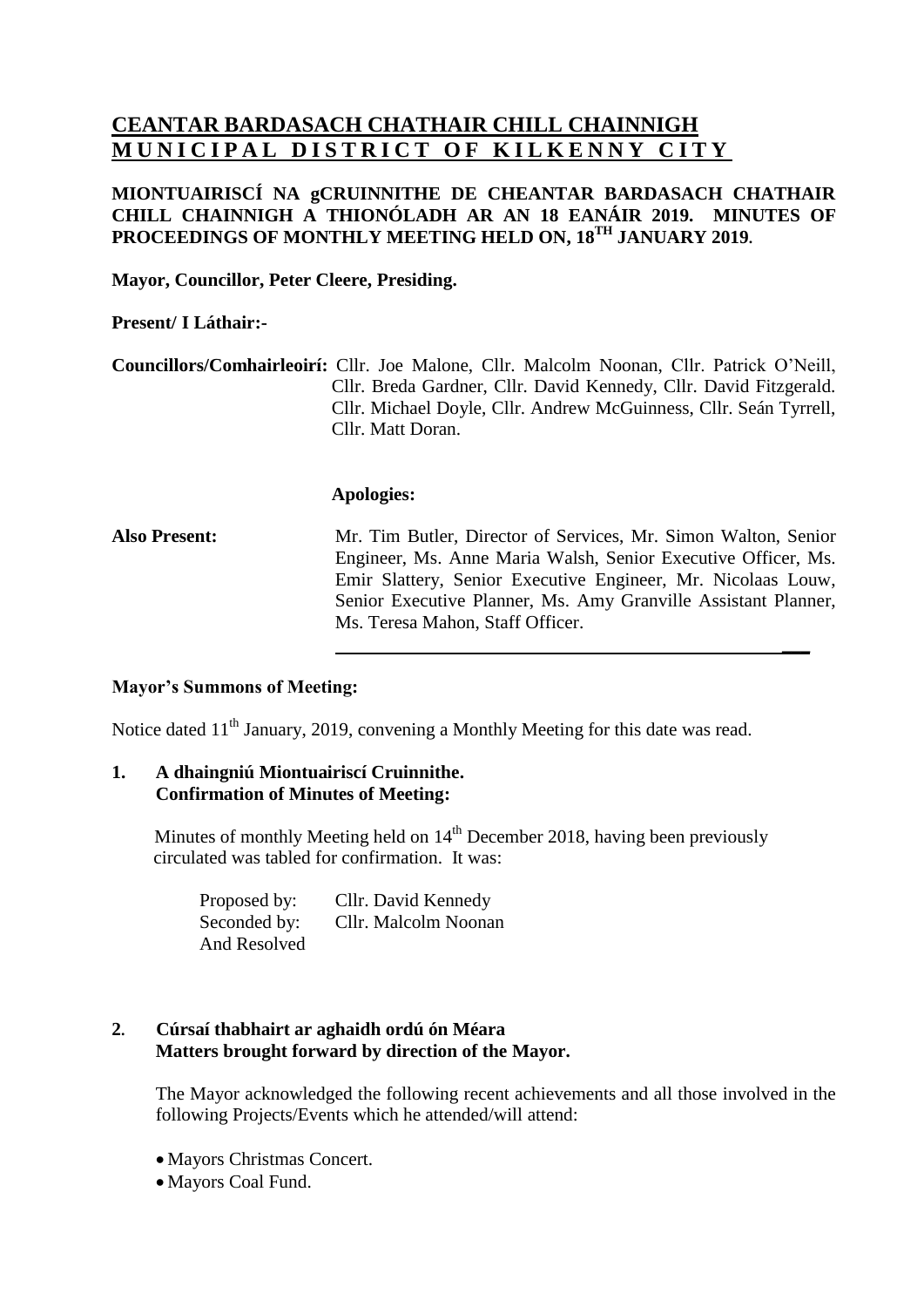- Rotary Mass Christmas Eve.
- Reception for Skeoughvosteen Choir
- Graiguenamanagh/ Skeoughvosteen Christmas Dinner

#### **Votes of Sympathy**

The Members joined with the Mayor in offering a Vote of Sympathy to the families of the following recently deceased:

Hugh Smith, Kells, Co. Kilkenny Willie Hibbits, Baunta, Callan, Co. Kilkenny Teresa O'Hara, Farmely, Castlegrange, Co. Kilkenny John Fogarty, Coolmeen, Ballyhale, Co. Kilkenny. James Ryan, Ballyhale, Co. Kilkenny

#### **3. Nuashonrú ó Choiste Stiúrtha Balla na Cathrach.**

Update from City Wall Steering Committee.

Mr. Simon Walton provided an update from the City Wall Steering Committee. He explained the background to the Committee and the terms of reference mainly: i) The advancement of additional conservation, restoration and /or interpretation of the City Wall.

ii) To established a special designation for Irishtown as Baile na Gale.

iii)Consideration of a conservation plan and interpretation of 64 Tudor homes in Kilkenny city.

 Since its establishment, assessment of a section of the City Wall through Abbey Street Car Park and the section along River Breagagh have been advanced and completed. Mr. Walton provided Members with detailed reports on both and explained that although applications for Ministerial consent to enable repair/conservation had been submitted to the Monuments Service in early January there is no identified source of funding at present to carry out these works. It is proposed to make an application for short-term works to the Irish Walled Towns Network in Spring 2019. They have already provided funding for the assessment reports.

 Mr. Walton concluded his presentation by reaffirming the sentiment of the Committee to protect, manage, and maintain the City Walls for this and future generations.

All the Members thanked Mr. Walton for his presentations and made the follow observations and comments:

- Welcomed the inclusion of the Tudor Houses.
- Traditional building course for Kilkenny.
- The possibility of extending the remit to include other walled areas in the City.
- Partition walls and shared boundaries.
- Safety issues around walls.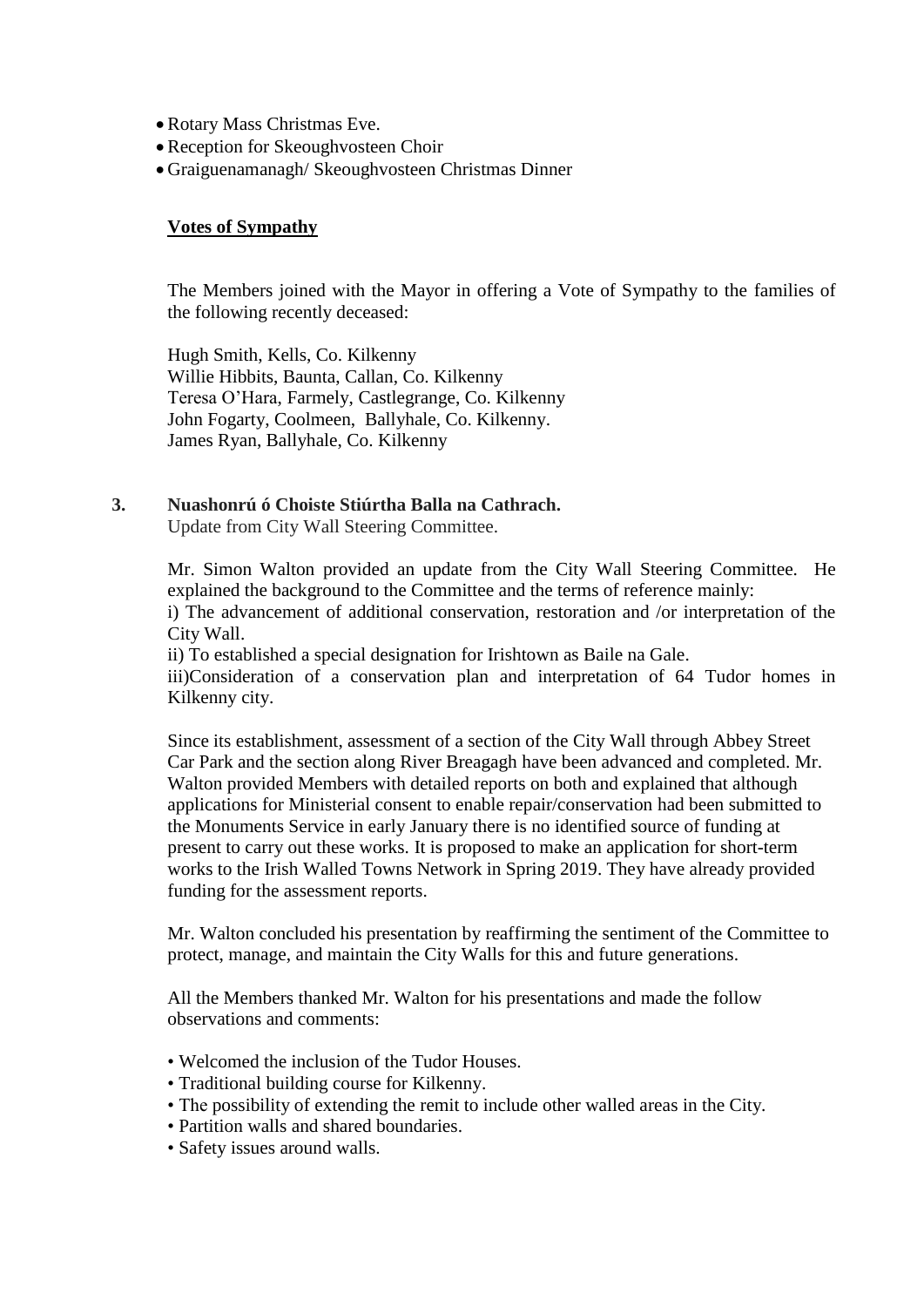Mr. Walton responded to the Members. He explained the scope and limitations of the City Wall Steering Committee and the positioning of the wall. He also clarified the responsibility of home owners in relation to boundary walls.

An urgent matter was bought forward by the Mayor

It was Proposed by Cllr. Malcolm Noonan And Seconded by Cllr. David Kennedy

That the meeting would be adjourned to allow members to go into Committee to discuss an urgent issue brought forward by the Mayor. The meeting resumed after 15 minutes.

# **4. Plean Ceantair Áitiúil Callan agus Thomastown**

Callan and Thomastown LAP

Mr. Nicolaas Louw outlined to Members that this was the third time that this item is on the agenda of the Municipal District. He described how the draft plans had been on display for the 6 week public consultation period  $-8<sup>th</sup>$  November 2018 to 20<sup>th</sup> December 2018 and the submissions received (16 Callan, 18 Thomastown). The Chief Executive has completed her report on the submissions to material alterations to the draft LAP and Members have been circulated with copies. The CE will recommend that the material alterations outlined in the report are accepted by the Council and will be published for a period of further public consultation in accordance with the requirements of the Planning & Development Act 2000 to 2018.

He reminded Member of how the plans have to comply with the Regional Spatial and Economic Strategy Roadmap and the National Planning Framework. Kilkenny is one of the first Local Authorities to draw up LAP's under the new regime and the Department is monitoring the process closely.

The Members thanked Mr. Louw for his update and raised the following queries/ observations:

- The definition of low density sites
- Lack of ambition for the plans.
- Zoning of Lands and current planning permissions.
- Ministerial comments on the implementation of the NPF.
- Delivery of housing units under the plans, including social housing.
- The question of flexibility within the plans.
- The consequences if the CE recommendations are not accepted.
- Opportunity for midterm review and variation to the plans.
- Green areas and Agricultural lands.
- The renovation of Town Centre houses and the Urban Housing Regeneration Programme.
- Vacant Site Register and the Vacant Land Tax
- Flood Risk Assessment of zoned land in the plans

Mr. Nicolaas Louw and Ms Amy Granville responded to all queries and observations. They explained that the LAP's for Thomastown and Callan were the best possible plans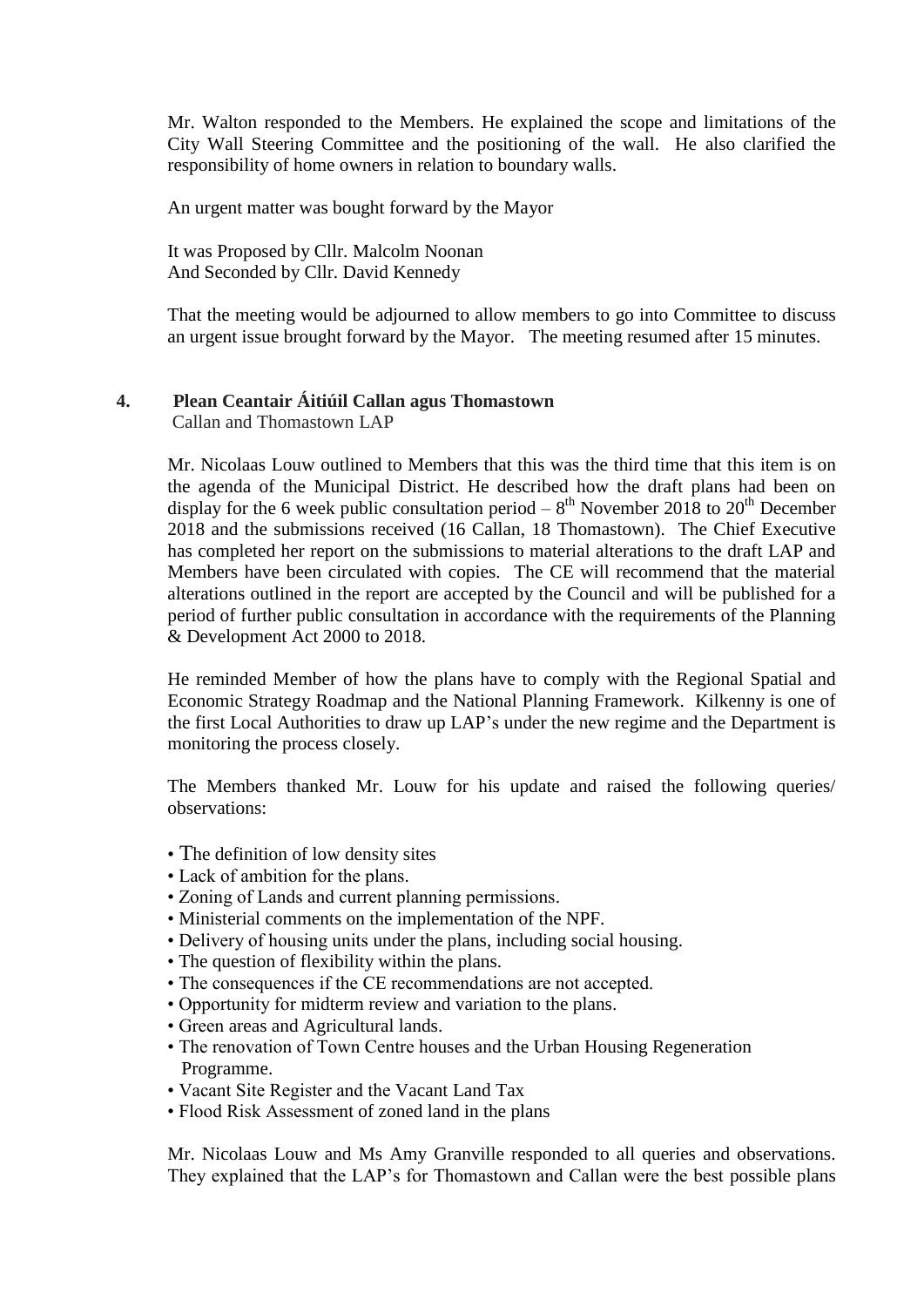that could be delivered under the NPF. The draft plans will be subject to discussion at the Council's monthly meeting. Members will make a decision at that meeting.

#### **5. Bóithre**

#### **Roads**

Members raised queries in relation to:

- Notion of Motion relating to road issues.
- Parking issues in Graiguenamangh/Thomastown and floating traffic warden.
- Visibility on approach to Thomastown/ BallyHale Road.
- Update on speeding solutions to Fairgreen Lane, Callan.
- Provision of a new footpath from Chapel Lane to Aldi, Callan.
- Overgrown hedges on Windgap Road, Coolagh Road.
- Request for driver feedback signage on Haggard Road, Kells
- Update on road safety works in The Rower.
- Speed limits and footpath upgrade at Friarshill, Thomastown.
- Car parking issues in Thomastown, update on by- laws and budget for feasibility study.
- Provision of a footpath all the way to United Park, Thomastown.
- Speeding at Green's housing estate, Thomastown.
- Update on the Culvert, Market St, Thomastown.
- Knocktopher to Ballyhale footpath update.
- Damaged footpath in Knocktopher on Newmarket Road.
- Flooding issues in Mooneenrue, Knocktopher.
- Works on Patrick Street, Kilkenny.
- Seating on Upper Patrick Street, Kilkenny.
- Possibility of a 5 year strategic plan for Footpaths for the County/ Municipals Districts.
- Northern Ring Road extension, Kilkenny.
- Update on footpaths in Hillcrest and Vicar Street, Kilkenny.
- Communications with the Public when Road works are commencing.
- Flooding in Cuffesgrange.
- Footpath on the Gaol Road, Kilkenny.
- Clarification on Community Schemes.
- Update on LIHAF scheme requested.
- Lousybush on Freshford Road, Kilkenny update.

 Ms. Emir Slattery responded to some of the queries and reassured Members that she would contact them regarding any outstanding issues. Mayor Cleere reminded Members that the Staff are available to them to answer questions. He suggested that using the emailing system is an effective method of communicating with the Staff. Mr. Tim Butler explained that at present there was no budget available to employ a floating traffic warden. He provided an update on the situation regarding the Northern Ring Road Extension and the LIHAF start date. Mr Simon Walton provided the background to the current works on Patrick Street and agreed to look at the planned seating in Upper Patrick Street. He gave details on how the public are notified when works are going to commencing. He also provided information on the Gaol Road, Vicar Street and the N76 and explained that it would be spring before the offers are made on the CIR schemes.

 It was proposed by Cllr. Patrick McKee and seconded by Cllr. Patrick O'Neill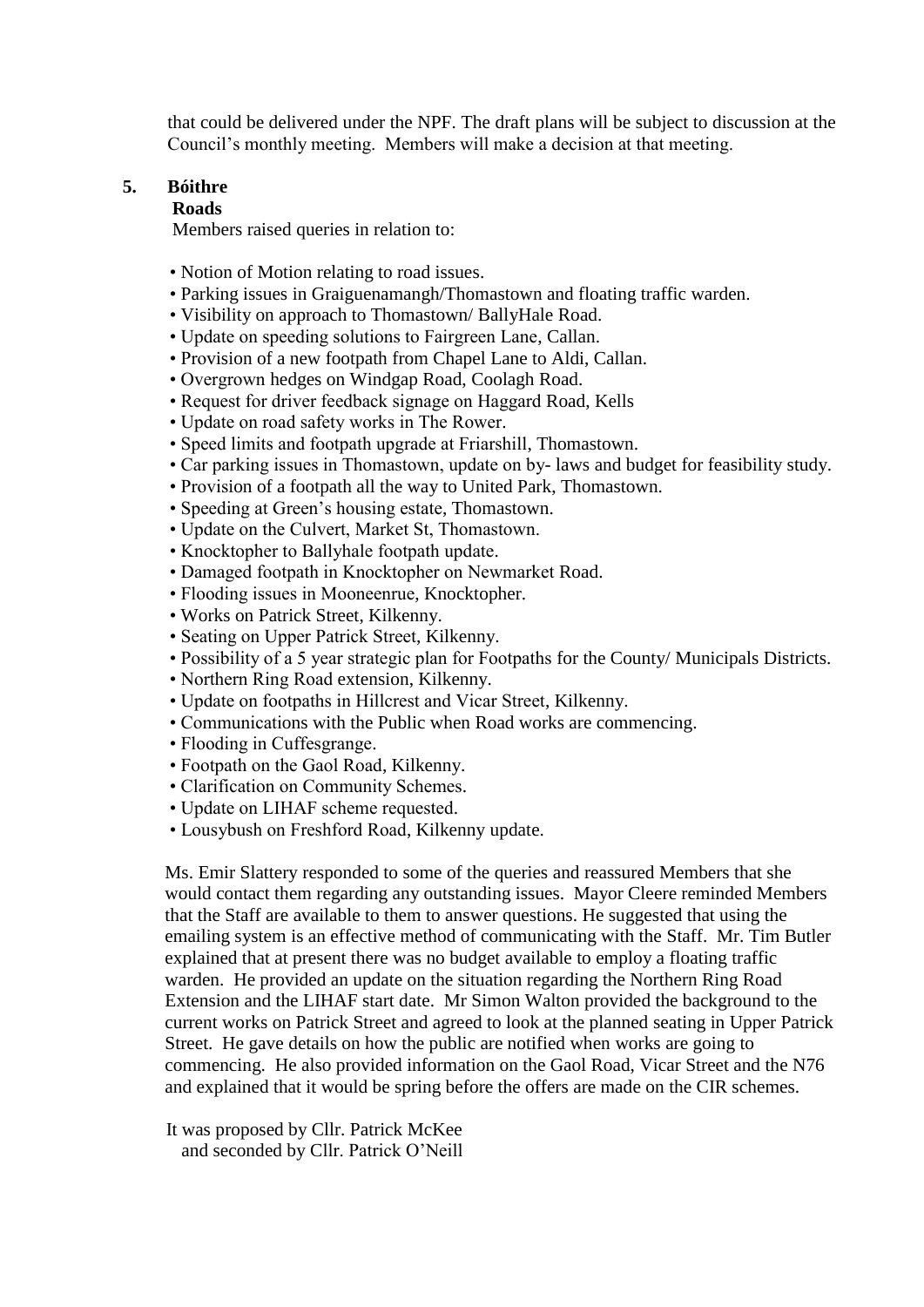And Resolved "that the Members would move on to the next item on the agenda".

## **Suspension of Standing Orders**:

It was:

| Proposed by: | Cllr. Patrick McKee |
|--------------|---------------------|
| Seconded by: | Cllr. David Kennedy |
| And Resolved |                     |

 "that the finishing time of the meeting be extended to deal with the next items on the agenda".

# **6. Fógra Foriarratais in ainm an Comh. David Fitzgerald dar dáta 14th December, 2018. Notice of Motion in the name of Cllr. David Fitzgerald received 14th December, 2018.**

It was:

| Proposed by: | Cllr. David Fitzgerald |
|--------------|------------------------|
| Seconded by: | Cllr. Peter Cleere     |

And agreed by all Members

 **"**That Kilkenny MDC agree to prioritise the completion of the footpath from Brooklawn to the existing footpath at the Ballyfoyle Ring road bridge as the next section of road works to be undertaken as part of the scheme previously approved by Kilkenny MDC".

 Cllr Fitzgerald explained that the above had been approved under the roads programme but it was not scheduled to commence until phase 3 of the works ( phase 1 is nearly complete). He described how this part of the road was highly popular with pedestrians, cyclists etc but was very dangerous in parts and its swift completion would be in the interest of safety for all.

 Mr. Simon Walton explained to members that from an Engineering and Road Safety prospective the current phasing of the works was based on the Landowner consent, the consultation process, way leaves, surface water etc.

 M**ayor Peter Cleere vacated the chair and was replaced for a short period by the Deputy Mayor Joe Malone.**

 **7. Fógra Foriarratais in ainm an Comh. Andrew McGuinness dar dáta 11th January 2019.**

 **Notice of Motion in the name of Cllr. Andrew McGuinness received 11th January, 2019.**

It was: Proposed by: Cllr. Andre McGuinness